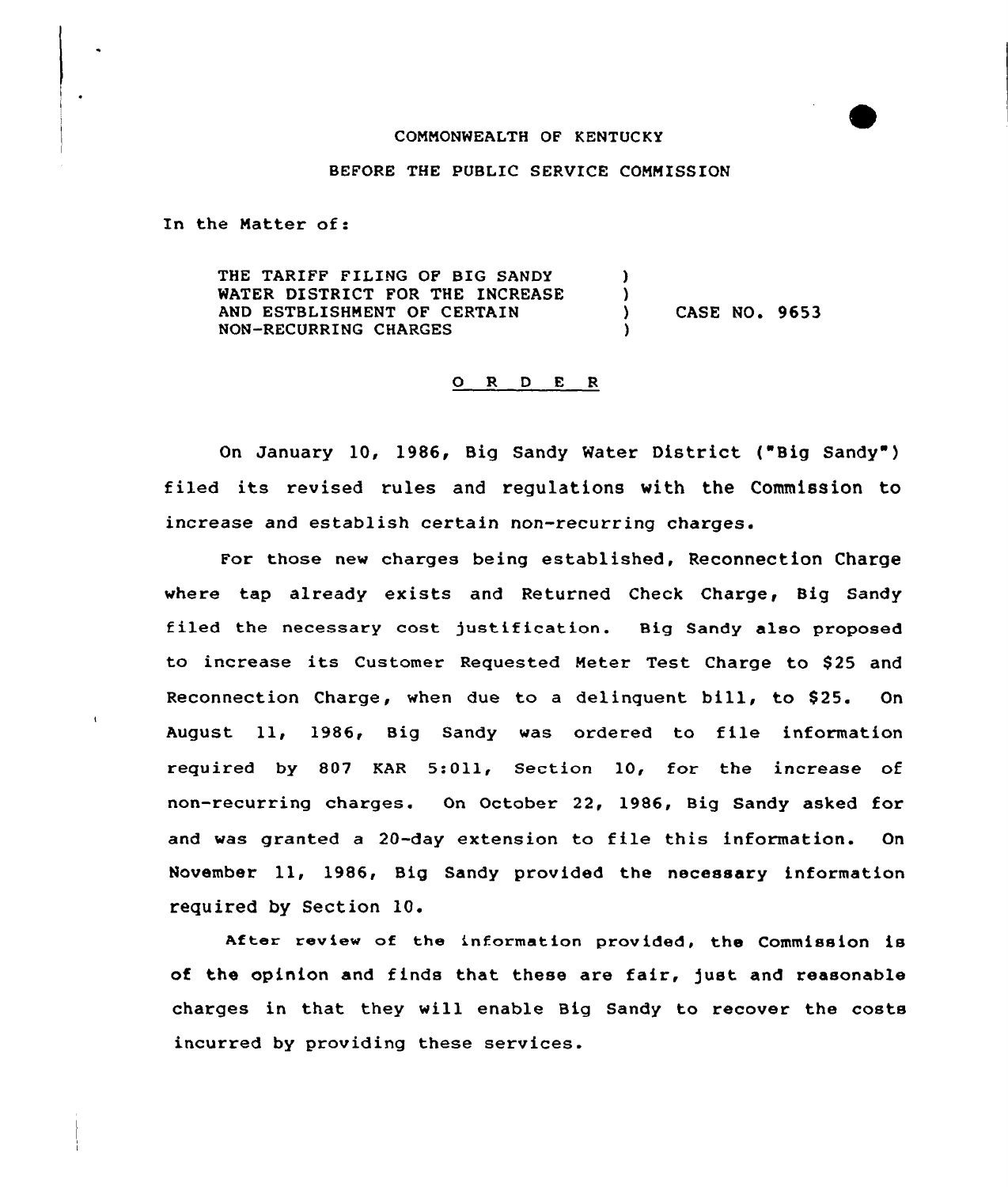IT IS THEREFORE ORDERED that:

1. The rates in Appendix <sup>A</sup> are approved for service rendered on and after the date of this Order.

2. Within 30 days of the date of this Order, Big Sandy shall file its tariff sheets setting forth the charges approved herein.

Done at Frankfort, Kentucky< this 22rd day of January, 1987.

PUBLIC SERVICE COMMISSION

and D. New r f ce Chairman /

Commissione

ATTEST:

Executive Director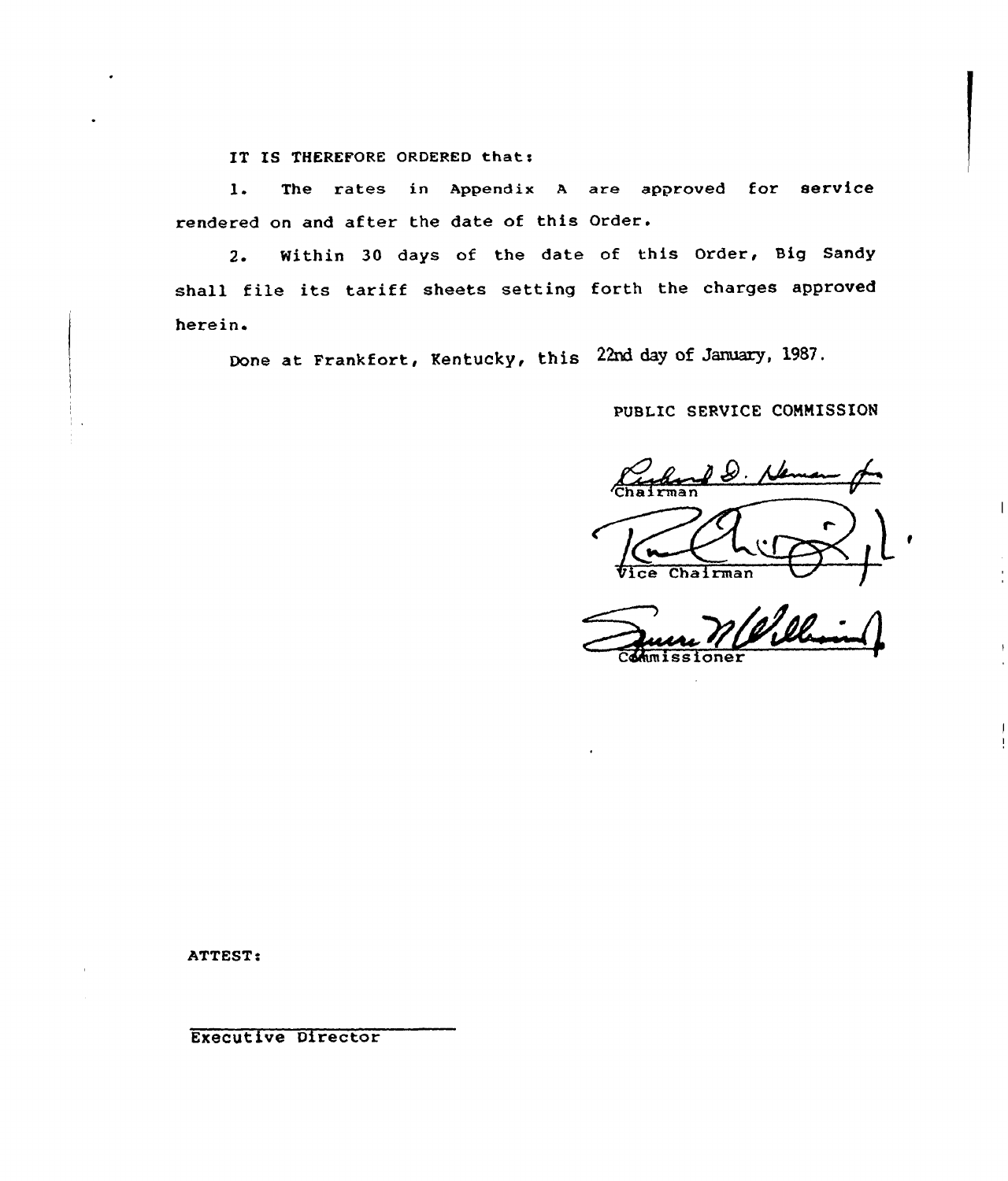### APPENDIX A

## APPENDIX TO AN ORDER OF THE KENTUCKY PUBLIC SERVICE CONNISSION IN CASE NO. 9653 DATED 1/22/87

The following charges are prescribed for the customers of Big Sandy Water District. All other rates and charges not specifically mentioned herein shall remain the same as those in effect under authority of this Commission prior to the effective date of this Order.

### Tariff Sheet No. ll

- $F$ . Where the water supply to the customer has been discontinued miere the water supply to the customer has been discontinued be made for reconnection of water service, but the be made for reconnection of water service, but the<br>reconnection will not be made until all delinquent bills and other charges< if any< owed by the customex to the District have been paid.
- $G_{\bullet}$ The District reserves the right to require that a nominal amount be placed on deposit with the District for the purpose<br>of establishing or maintaining any customer's credit. Such of establishing or maintaining any customer's credit. amount not to exceed two-twelfths (2/12) of the estimated annual bill of such customer. Upon payment of deposit, the District shall issue <sup>a</sup> certificate of deposit shoving the name of customer, the location of the initial premises occupied by the customer, the date and amount of the deposit. The District will hold each deposit for 18 months or until such customer moves outside the District. At that time, the deposit plus <sup>6</sup> percent annual interest will be credited to customer's account or reimbursed.
- H. The District requires a \$15.00 non-refundable connection fee to customers where water taps already exist, but service has been disconnected at the previous customer's request.<br>I. The District will charge \$10.00 for all bad checks.
- 

## Tariff Sheet No. 12

 $K$ . lt shall be the policy of the District to periodically test each customer's meter in accordance with the schedule each cuscomer's meter in accordance with the schedult upon request in writing from any customer, the meter serving the customer will be tested by the District. Such test will be made without charge to the customer if the meter has not been tested within the periodic test period prescribed by 807